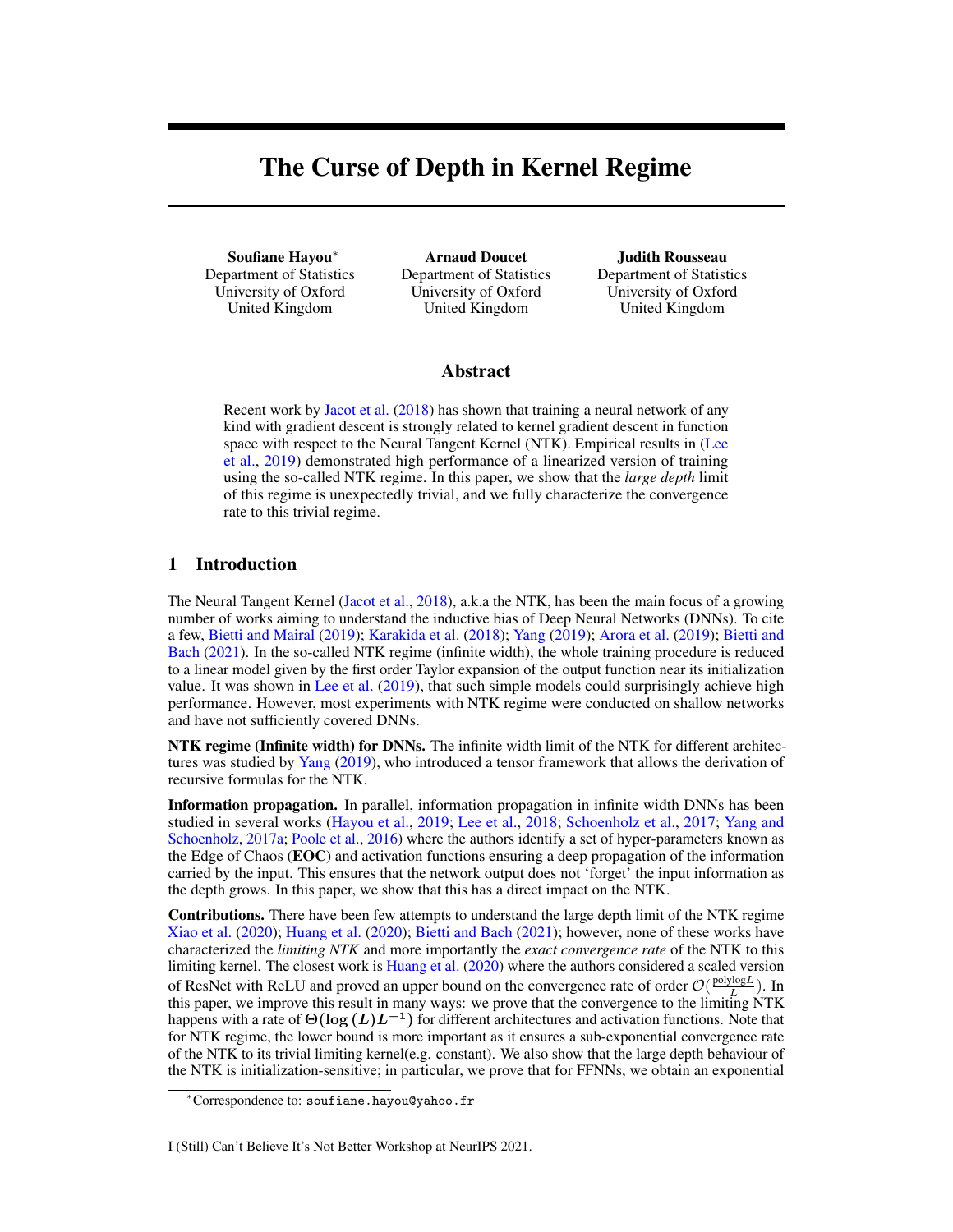convergence rate if the initialization is not on the EOC (this is a generalization of [Xiao et al.](#page-6-2)  $(2020)$ ), which is not the case with ResNet.

# 2 Neural Networks and Neural Tangent Kernel

### 2.1 Setup and notations

Consider a neural network model consisting of L layers of widths  $(n_l)_{1\leq l\leq L}$ ,  $n_0 = d$  is the input dimension, and let  $\theta = (\theta^l)_{1 \leq l \leq L}$  be the flattened vector of weights and bias indexed by the layer's index, and p be the dimension of  $\theta$ . The output f of the neural network is given by some mapping  $s : \mathbb{R}^{n_L} \to \mathbb{R}^{\circ}$  of the last layer  $y^L(x)$ ; o being the dimension of the output (e.g. number of classes for a classification problem). For any input  $x \in \mathbb{R}^d$ , we thus have  $f(x, \theta) = s(y^L(x)) \in \mathbb{R}^o$ . We denote by  $\theta_t$  the value of  $\theta$  at training time (step) t and  $f_t(x) = f(x, \theta_t)$ . Let  $\mathcal{D} = (x_i, z_i)_{1 \leq i \leq N}$ be the dataset, and let  $\mathcal{X} = (x_i)_{1 \leq i \leq N}$ ,  $\mathcal{Z} = (z_j)_{1 \leq j \leq N}$  be the sequences of inputs and outputs respectively. We assume that there is no collinearity in the input dataset X, i.e. for all  $x, x' \in \mathcal{X}$  and  $\alpha \in \mathbb{R}, x' \neq \alpha x$ . We also assume that  $\mathcal{X} \subset E$  where  $E \subset \mathbb{R}^d$  is a compact set. The NTK is defined as the  $o \times o$  dimensional kernel satisfying for all  $x, x' \in \mathbb{R}^d$ 

$$
K_{\theta_t}^L(x, x') = \nabla_{\theta} f(x, \theta_t) \nabla_{\theta} f(x', \theta_t)^T = \sum_{l=1}^L \nabla_{\theta^l} f(x, \theta_t) \nabla_{\theta^l} f(x', \theta_t)^T \in \mathbb{R}^{\sigma \times \sigma}.
$$

The NTK regime (Infinite width). For a fully connected feedforward neural network, [Jacot et al.](#page-5-0) [\(2018\)](#page-5-0) proved that  $K_{\theta_t}^L$  converges pointwise to a kernel  $K^L$  (depends only on L) for all  $t < T$  when  $\min\{n_1, n_2, ..., n_L\} \rightarrow \infty$ , where T is a constant. In this limit, for the quadratic loss,  $f_t$  is given by a simple linear model

$$
f_t(x) = f_0(x) + \gamma(x, \mathcal{X})(I - e^{-\frac{1}{N}\hat{K}^L t})(\mathcal{Z} - f_0(\mathcal{X})),
$$
\n(1)

where  $\hat{K}^L = K^L(\mathcal{X}, \mathcal{X})$  and  $\gamma(x, \mathcal{X}) = K^L(x, \mathcal{X})(\hat{K}^L)^{-1}$ . Hereafter, we refer to  $f_{\infty}$  by the "NTK regime". For the cross-entropy loss, [Lee et al.](#page-5-1) [\(2019\)](#page-5-1) introduced some approximations to obtain the NTK regime. These approximations are implemented in [Novak et al.](#page-5-11) [\(2020\)](#page-5-11).

**Scale invariance.**  $f_{\infty}$  is *scale invariant* in the sense that it does not change if we scale the kernel by some depth dependent scalar since for any  $a_L > 0$ ,

<span id="page-1-1"></span>
$$
\gamma(x,\mathcal{X}) = K^{L}(x,\mathcal{X})(\hat{K}^{L})^{-1} = (K^{L}(x,\mathcal{X})/a_{L})(\hat{K}^{L}/a_{L})^{-1}.
$$
\n(2)

Thus, studying the NTK regime with kernel  $K^L$  is equivalent to studying the NTK regime with any scaled kernel  $K^L/a_L$ . In Theorems 1 and [2,](#page-3-0) we study scaled kernels to mitigate an exploding kernel effect in the limit of large depth, as the NTK regime solution remains unchanged.

Generalization in the NTK regime. As observed in [Du et al.](#page-5-12) [\(2019\)](#page-5-12), the convergence rate (w.r.t time) of  $f_t$  to  $f_\infty$  (infinite training time) is given by the smallest eigenvalue of  $\hat{K}^L$ . If  $\hat{K}_L$  becomes singular in the large depth limit, then the performance of NTK regime decreases and might even be trivial. Notice also that we can write  $f_t(x) - f_0(x) = \sum_{i=1}^{N} a_i K^L(x_i, x)$  for some  $a_1, ..., a_N \in \mathbb{R}$ , i.e. the 'residual'  $f_t - f_0$  belongs to the Reproducing Kernel Hilbert space of the  $K^L$ .

## <span id="page-1-0"></span>3 Asymptotic Neural Tangent Kernel regime

In this section, we characterize the behaviour of  $K^L$  as L goes to  $\infty$ . We prove that  $K^L$  converges to a kernel  $K^{\infty}$  (which is trivial) with an initialization-and-architecture-dependent convergence rate.

## 3.1 Deep NTK of a FeedForward Neural Network (FFNN)

Consider an FFNN of depth L, widths  $(n_l)_{1 \le l \le L}$ , weights  $w^l$  and bias  $b^l$ . For some input  $x \in \mathbb{R}^d$ , the forward propagation using the NTK parameterization (similar to [Jacot et al.](#page-5-0)  $(2018)$ ) is given by

<span id="page-1-2"></span>
$$
y_i^1(x) = \frac{\sigma_w}{\sqrt{d}} \sum_{j=1}^d w_{ij}^1 x_j + \sigma_b b_i^1, \quad y_i^l(x) = \frac{\sigma_w}{\sqrt{n_{l-1}}} \sum_{j=1}^{n_{l-1}} w_{ij}^l \phi(y_j^{l-1}(x)) + \sigma_b b_i^l, \quad l \ge 2.
$$
 (3)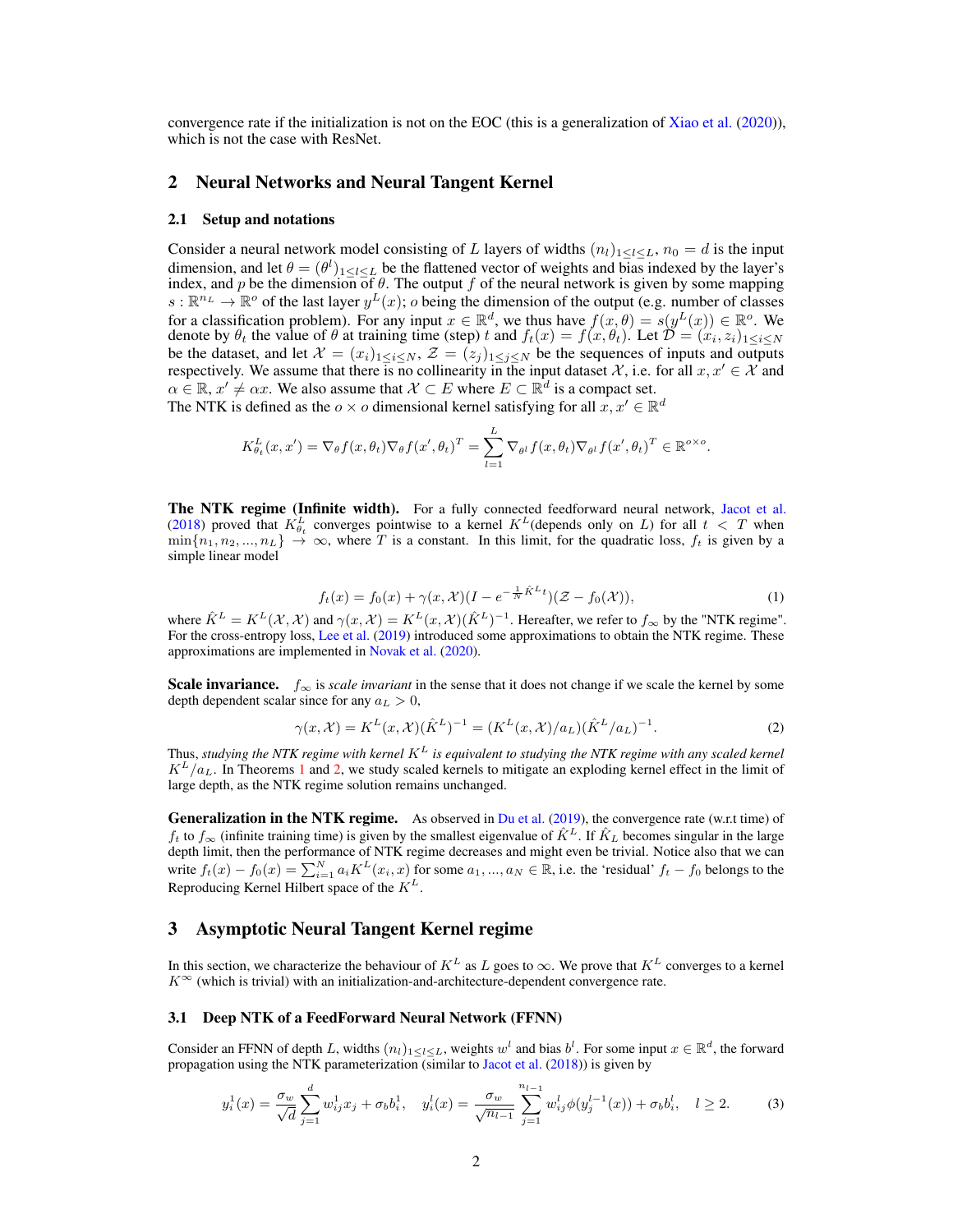We initialize the model randomly with  $w_{ij}^l, b_i^l \stackrel{\text{iid}}{\sim} \mathcal{N}(0,1)$ , where  $\mathcal{N}(\mu, \sigma^2)$  denotes the normal distribution of mean  $\mu$  and variance  $\sigma^2$ . In the limit of infinite width, the neurons  $(y_i^l(.)_{i,l}$  converge to Gaussian processes [\(Neal,](#page-5-13) [1995;](#page-5-13) [Lee et al.,](#page-5-7) [2018;](#page-5-7) [Matthews et al.,](#page-5-14) [2018;](#page-5-14) [Hayou et al.,](#page-5-6) [2019;](#page-5-6) [Schoenholz et al.,](#page-5-8) [2017\)](#page-5-8). Hereafter, we denote by  $q^l(x, x')$  the covariance between  $y_1^l(x)$  and  $y_1^l(x')$  ( $y_1^l$  can be replaced by any  $y_i^l$  since  $(y_i^l)_i$  are i.i.d. See appendix [3](#page-1-0) for a comprehensive review of the signal propagation theory). We define the correlation  $c^l(x, x')$ . For the first layer, we have  $q^1(x, x') = \sigma_b^2 + \frac{\sigma_w^2}{d} x \cdot x'$ . For  $\epsilon \in (0, 1)$ , we define the set  $B_{\epsilon}$  by:

FFNN: 
$$
B_{\epsilon} = \{(x, x') \in \mathbb{R}^d : c^1(x, x') \leq 1 - \epsilon\},\
$$

and we assume that there exists  $\epsilon > 0$ , such that for all  $x \neq x' \in \mathcal{X}, (x, x') \in B_{\epsilon}$ .

**Edge of Chaos (EOC).** Given an input x, we denote by  $q^{l}(x)$  the variance of  $y^{l}(x)$ . The asymptotic behaviour of  $q^{l}(x)$  was studied in [Lee et al.](#page-5-7) [\(2018\)](#page-5-7), [Schoenholz et al.](#page-5-8) [\(2017\)](#page-5-8), and [Hayou et al.](#page-5-6) [\(2019\)](#page-5-6). Under general regularity conditions,  $q^l(x)$  converges to a point  $q(\sigma_b, \sigma_w) > 0$  independent of x. The asymptotic behaviour of the correlation  $c^l(x, x')$  between  $y^l(x)$  and  $y^l(x')$  for any two inputs x and x' is driven by the choice of  $(\sigma_b, \sigma_w)$ ; [Schoenholz et al.](#page-5-8) [\(2017\)](#page-5-8) showed that if  $\sigma_w^2 \mathbb{E}[\phi'(\sqrt{q(\sigma_b, \sigma_w)}Z)^2] < 1$ , where  $Z \sim \mathcal{N}(0, 1)$ , then  $c^l(x, x')$  converges to 1 exponentially quickly; this is called the ordered phase. If  $\sigma_w^2 \mathbb{E}[\phi'(\sqrt{q(\sigma_b, \sigma_w)}Z)^2] > 1$ then  $c^l(x, x')$  converges to  $c < 1$ , which is then referred to as the chaotic phase. The authors define the EOC as the set of parameters  $(\sigma_b, \sigma_w)$  that satisfy  $\sigma_w^2 \mathbb{E}[\phi'(\sqrt{q(\sigma_b, \sigma_w)}Z)^2] = 1$ . The EOC was studied in [\(Hayou](#page-5-6) [et al.,](#page-5-6) [2019\)](#page-5-6) where the authors showed that the correlation converges to 1 with a polynomial rate (see Section [3](#page-1-0) in the appendix). The following proposition establishes that any initialization on the Ordered or Chaotic phase, leads to a trivial limiting NTK as L becomes large.

**Proposition 1** (NTK with Ordered/Chaotic Initialization). Let  $(\sigma_b, \sigma_w)$  be either in the ordered or in the chaotic *phase. Then, there exist*  $\lambda > 0$  *such that for all*  $\epsilon \in (0, 1)$ *, there exists*  $\gamma > 0$  *such that* 

$$
\sup_{(x,x')\in B_{\epsilon}}|K^L(x,x')-\lambda|\leq e^{-\gamma L}.
$$

The proof of Proposition 1 relies on the asymptotic analysis of the second moment of the gradient. We refer the reader to Section 5 in the appendix for more details.

Proposition 1 show that  $K^L$  becomes trivial exponentially quickly w.r.t deph. In this case, the NTK regime yields trivial performance, i.e. no better than that of a random classifier. Empirically, we find that with depth  $L = 30$ , the NTK training fails when the network is initialized on the Ordered phase ?????????(Section ??). In the next theorem, we show that the NTK explodes in the limit of large depth when the network is initialized on the EOC. Leveraging our remark on the scale invariance property of the NTK (see Eq. [\(2\)](#page-1-1)), we show that a scaled version of the kernel converges with a polynomial rate to the degenerate kernel, meaning that the infinite-depth NTK regime is also trivial in this case, although the convergence is much slower. The notation  $q(x) = \Theta(m(x))$ means there exist two constants  $A, B > 0$  such that  $A m(x) \leq g(x) \leq B m(x)$ .

**Theorem 1** (NTK on the EOC). Let  $(\sigma_b, \sigma_w)$  be on the EOC and  $\tilde{K}^L = K^L/L$ . We have that

$$
\sup_{x \in E} |\tilde{K}^L(x, x) - \tilde{K}^{\infty}(x, x)| = \Theta(L^{-1}).
$$

*Moreover, there exists*  $\lambda \in (0,1)$  *such that for all*  $\epsilon \in (0,1)$ 

$$
\sup_{(x,x')\in B_\epsilon} \left|\tilde{K}^L(x,x')-\tilde{K}^\infty(x,x')\right|=\Theta(\log(L)L^{-1}),\quad\text{where,}
$$

•  $\tilde{K}^{\infty}(x, x') = \frac{\sigma_w^2 ||x|| ||x'||}{d} (1 - (1 - \lambda) \mathbb{1}_{x \neq x'})$  *with*  $\lambda = 1/4$ *, for*  $\phi =$  ReLU*.* •  $\tilde{K}^{\infty}(x, x') = q(1 - (1 - \lambda)\mathbb{1}_{x \neq x'})$  where  $q > 0$  is a constant and  $\lambda = 1/3$ , for  $\phi =$  Tanh.

We refer the reader to Section [1](#page-0-0) in the appendix for the proof details. Theorem 1 shows that the EOC initialization yields a polynomial convergence rate (w.r.t L) of  $\tilde{K}^{\tilde{L}}$  to  $\tilde{K}^{\infty}$ . This is important knowing that  $\tilde{K}^{\infty}$  is trivial and brings hardly any information on x. Indeed, the convergence rate of  $\tilde{K}^L$  to  $\tilde{K}^{\infty}$  is  $\Theta(\log(L)L^{-1})$ . This means that as L grows, the kernel  $\tilde{K}$  with EOC is still much further from the trivial kernel  $\tilde{K}^{\infty}$  compared to the Ordered/Chaotic initialization. Thus, *the EOC alleviates the curse of depth for NTK regime*. However, as shown in table [1,](#page-3-1) NTK regime fails for very deep networks ( $L = 300$ ).

#### 3.2 Residual Neural Networks (ResNet)

Another important feature of DNNs, which is known to be highly influential, is their architecture. For residual networks, the next theorem shows that for any  $\sigma_w > 0$ , the NTK of a ResNet explodes (exponentially) as L grows. However, a normalized version  $\bar{K}^L = K^L/\alpha_L$  of the NTK of a ResNet will always have a polynomial convergence rate to a limiting trivial kernel.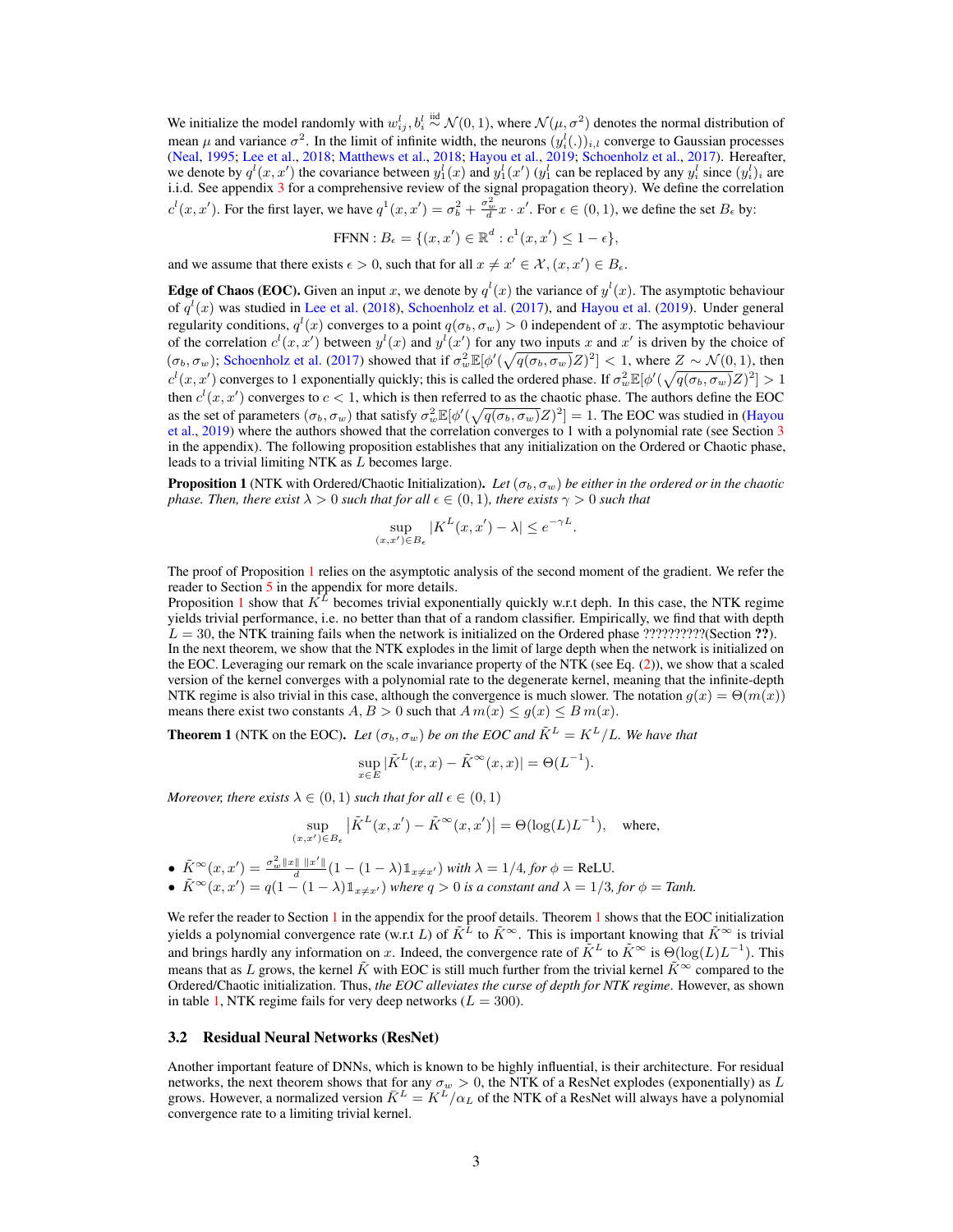|                 | NTK regime         |                    | <b>SGD</b> Training |                    |
|-----------------|--------------------|--------------------|---------------------|--------------------|
|                 | EOC                | Ordered            | EOC                 | Ordered            |
| $L=3$           |                    |                    |                     |                    |
| FFNN-ReLU       | $48.13_{\pm0.10}$  | $48.45_{\pm 0.14}$ | $55.13_{\pm 0.23}$  | $54.10_{\pm0.12}$  |
| FFNN-Tanh       | $48.32_{\pm0.15}$  | $48.10_{\pm 0.10}$ | $56.13_{+0.34}$     | $54.10_{\pm 0.23}$ |
| <b>CNN-ReLU</b> | $49.11_{\pm 0.16}$ | $42.76_{\pm 3.32}$ | $60.23_{+0.45}$     | $59.05_{\pm 0.15}$ |
| V-ResNet        | $47.82_{\pm 0.73}$ | $48.01_{\pm 0.20}$ | $54.40_{\pm 0.24}$  | $54.28_{\pm0.33}$  |
| $L=30$          |                    |                    |                     |                    |
| FFNN-ReLU       | $48.32_{\pm0.10}$  |                    | $56.10_{\pm 0.41}$  |                    |
| FFNN-Tanh       | $48.40_{\pm 0.12}$ |                    | $57.39_{\pm0.08}$   |                    |
| <b>CNN-ReLU</b> | $48.42_{\pm0.10}$  |                    | $75.39_{\pm 0.31}$  |                    |
| V-ResNet        |                    |                    | $57.09_{\pm 0.47}$  | $58.13_{\pm 0.18}$ |
| $L=300$         |                    |                    |                     |                    |
| FFNN-ReLU       |                    |                    | $30.25_{\pm 3.23}$  |                    |
| FFNN-Tanh       |                    |                    | $58.25_{\pm 0.43}$  |                    |
| <b>CNN-ReLU</b> |                    |                    | $76.25_{\pm 0.21}$  |                    |
| V-ResNet        |                    |                    | $58.87_{\pm 0.44}$  | $59.25_{\pm 0.10}$ |

<span id="page-3-1"></span>Table 1: Test accuracy on CIFAR10 dataset after 100 training epochs for  $L \in \{3, 30\}$  and 160 epochs for  $L = 300$ . V-ResNet is a ResNet with Fully Connected blocks.

<span id="page-3-0"></span>Theorem 2 (NTK for ResNet). *Consider a ResNet satisfying*

$$
y^{l}(x) = y^{l-1}(x) + \mathcal{F}(w^{l}, y^{l-1}(x)), \quad l \ge 2,
$$
\n(4)

where  $F$  is a dense layer (Eq. [\(3\)](#page-1-2)) with ReLU activation. Let  $K_{res}^L$  be the corresponding NTK, and  $\bar{K}_{res}^L$  =  $K_{res}^L/\alpha_L$  *(Normalized NTK)* with  $\alpha_L = L(1 + \frac{\sigma_w^2}{2})^{L-1}$ *. Then, we have* 

$$
\sup_{x \in E} |\bar{K}_{res}^{L}(x,x) - \bar{K}_{res}^{\infty}(x,x)| = \Theta(L^{-1}).
$$

*Moreover, there exists a constant*  $\lambda \in (0,1)$  *such that for all*  $\epsilon \in (0,1)$ 

$$
\sup_{x,x'\in B_{\epsilon}} \left| \bar{K}_{res}^{L}(x,x') - \bar{K}_{res}^{\infty}(x,x') \right| = \Theta(\log(L)L^{-1}),
$$

 $where \ \bar{K}_{res}^{\infty}(x, x') = \frac{\sigma_w^2 ||x|| ||x'||}{d} (1 - (1 - \lambda) \mathbb{1}_{x \neq x'}).$ 

The proof techniques used in Theorem [2](#page-3-0) are similar to those used in the proof of theorem 1. Details are provided in the appendix.

Theorem [2](#page-3-0) shows that the NTK of a ReLU ResNet explodes exponentially w.r.t L. However, the normalized kernel  $\bar{K}^L_{res}=K^L_{res}(x,x')/\alpha_L$  converges to a limiting kernel  $\bar{K}^\infty_{res}$  at the exact polynomial rate  $\Theta(\log(L)L^{-1})$ for all  $\sigma_w > 0$ . This suggests that ResNet act by default as an FFNN that is initialized on the EOC. However,  $\bar{K}^L_{res}$  converges to a trivial kernel, which means that, even with ResNet, the performance of the NTK regime will decrease as we increase the depth, although it happens with a polynomial rate. Table [1](#page-3-1) shows the performance of the NTK regime versus standard SGD training on CIFAR10. While the NTK regime fails with  $L = 300$  for both Ordered/EOC initializations, it yields non-trivial performance when initialized on the EOC with  $L = 30$ , which is not the case with an Ordered phase. With ResNet, the performance is similar for both initializations which confirms the results of theorem [2.](#page-3-0) However, for all initializations schemes, NTK regime fails for  $L = 300$  while standard SGD training succeeds.

We now leverage the previous results to obtain the asymptotic behaviour of the spectrum of the kernels studied in Theorems 1, [2](#page-3-0) and Proposition 1, on the unit sphere  $\mathbb{S}^{d-1} = \{x \in \mathbb{R}^d : ||x||_2 = 1\}$ . On the sphere of these kernels (namely  $K^L$  for FFNN on the Ordered/Chaotic phase,  $\tilde K^L$  for FFNN on the EOC, and  $\bar K^L_{res}$  for ResNets) are dot-product kernels, i.e. for any of these kernels, denoted by  $\kappa_L$ , there exists a function  $g_L$  such that  $\kappa^L(x, x') = g_L(x \cdot x')$  for all  $x, x' \in \mathbb{S}^{d-1}$  (we refer the reader to appendix [3](#page-1-0) for more details). This type of kernels is known to be diagonalizable on the sphere  $\mathbb{S}^{d-1}$  and its eigenfunctions are the so-called Spherical Harmonics of S<sup>d−1</sup>. Many concurrent results have observed this fact [Geifman et al.](#page-5-15) [\(2020\)](#page-5-16); [Cao et al.](#page-5-16) (2020); [Bietti and Bach](#page-5-5) [\(2021\)](#page-5-5). In the next proposition, we leverage the results of Section [3](#page-1-0) to study the aforementioned kernels from a spectral perspective.

<span id="page-3-2"></span>**Proposition 2** (Spectral decomposition on  $\mathbb{S}^{d-1}$ ). Let  $\kappa^L$  be either,  $K^L$  for an FFNN with L layers initialized *on the Ordered phase (Proposition 1),* K˜ <sup>L</sup> *for an FFNN with* L *layers initialized on the EOC (Theorem 1), or*  $\bar{K}^L_{res}$  for a ResNet with L Fully Connected layers (Theorem [2\)](#page-3-0). Then, for all  $L\geq 1$ , there exists  $(\mu_k^L)_{k\geq 0}$  such *that for all*  $x, x' \in \mathbb{S}^{d-1}$ 

$$
\kappa^{L}(x, x') = \sum_{k \geq 0} \mu_k^{L} \sum_{j=1}^{N(d,k)} Y_{k,j}(x) Y_{k,j}(x').
$$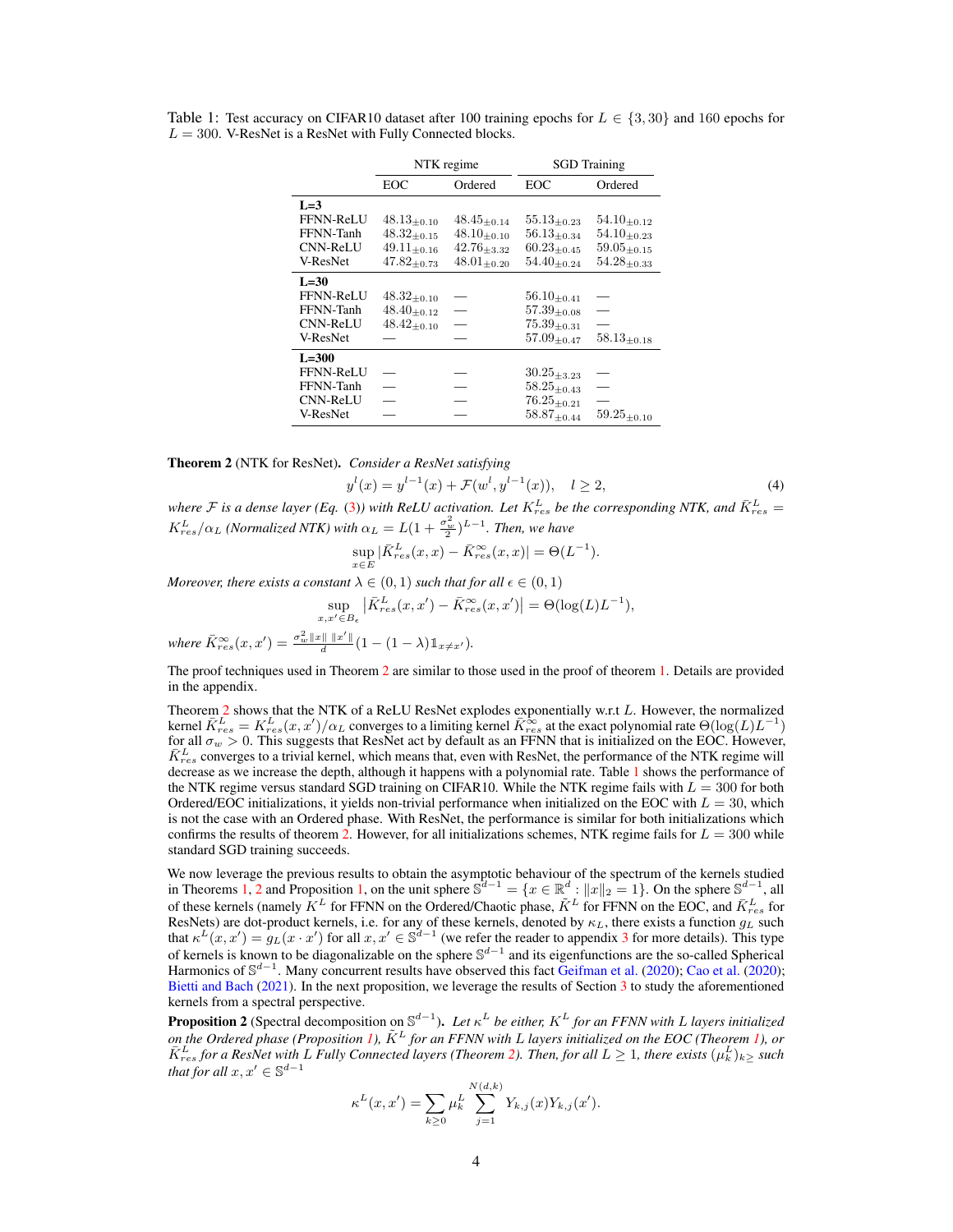

<span id="page-4-0"></span>Figure 1: Normalized eigenvalues of  $K_L$  on the 2D sphere for an FFNN with different initializations, activations, and depths. (Red and Green lines are identical in the upper left figure. )

 $(Y_{k,j})_{k\geq 0,j\in[1:N(d,k)]}$  are spherical harmonics of  $\mathbb{S}^{d-1}$ , and  $N(d,k)$  is the number of harmonics of order k. *Moreover, we have that*  $0 < \mu_0^{\infty} = \lim_{L \to \infty} \mu_0^L < \infty$ , and for all  $k \ge 1$ ,  $\lim_{L \to \infty} \mu_k^L = 0$ .

The proof of Proposition [2](#page-3-2) is based on a result from spectral theory analysis. The limiting eigenvalues are obtained by a simple application of the dominated convergence theorem.

Proposition [2](#page-3-2) shows that in the limit of large L, the kernel  $\kappa^L$  becomes close to the trivial kernel  $\kappa^{\infty}(x, x') \mapsto$  $\mu_0^{\infty} Y_{0,0}(x) Y_{0,0}(x')$ , where  $Y_{0,0}$  is the constant function in the spherical harmonics class. Therefore, in the limit of infinite depth, the RKHS of the kernel  $\kappa^L$  is reduced to the space of constant functions, confirming that the NTK regime is trivial in this limit (recall that  $f_{\infty} - f_0$  is in the RKHS of  $\kappa_L$ ). Fig [1](#page-4-0) illustrates this deterioration of the spectrum as the depth increases. Notice that with EOC, the deterioration happens with a much slower rate, which is expected from theorems 1 and [2.](#page-3-0)

# 4 Conclusion and Limitations

In this paper, we have shown that the infinite depth limit of the NTK regime is trivial and cannot explain the performance of DNNs. However, this convergence is initialization dependent. These findings add to a recent line of research which shows that the infinite width approximation of the NTK does not fully capture the training dynamics of DNNs [\(Chizat and Bach,](#page-5-17) [2018;](#page-5-17) [Ghorbani et al.,](#page-5-18) [2019;](#page-5-18) [Huang and Yau,](#page-5-19) [2020;](#page-5-19) [Hanin and Nica,](#page-5-20) [2019\)](#page-5-20).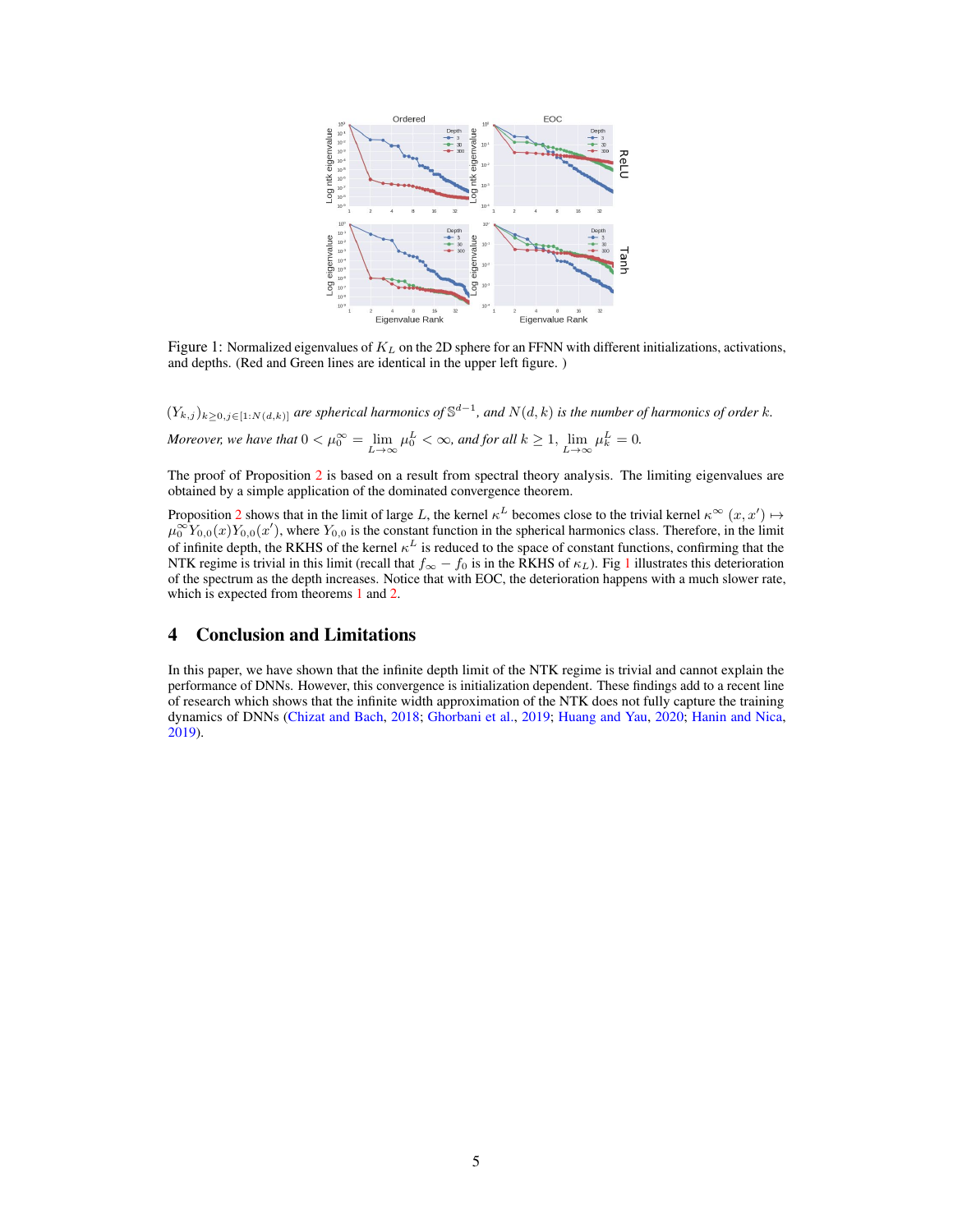# References

- <span id="page-5-4"></span>Arora, S., S. Du, W. Hu, , Z. Li, and R. Wand (2019). Fine-grained analysis of optimization and generalization for overparameterized two-layer neural networks. *ICML*.
- <span id="page-5-5"></span>Bietti, A. and F. Bach (2021). Deep equals shallow for reLU networks in kernel regimes. In *International Conference on Learning Representations*.
- <span id="page-5-2"></span>Bietti, A. and J. Mairal (2019). On the inductive bias of neural tangent kernels. In H. Wallach, H. Larochelle, A. Beygelzimer, F. d'Alché-Buc, E. Fox, and R. Garnett (Eds.), *Advances in Neural Information Processing Systems*, Volume 32, pp. 12893–12904. Curran Associates, Inc.
- <span id="page-5-16"></span>Cao, Y., Z. Fang, Y. Wu, D. Zhou, and Q. Gu (2020). Towards understanding the spectral bias of deep learning. *arXiv prePrint 1912.01198*.
- <span id="page-5-17"></span>Chizat, L. and F. Bach (2018). A note on lazy training in supervised differentiable programming. *arXiv preprint arXiv:1812.07956*.
- <span id="page-5-12"></span>Du, S., J. Lee, H. Li, L. Wang, and X. Zhai (2019). Gradient descent finds global minima of deep neural networks. *ICML*.
- <span id="page-5-15"></span>Geifman, A., A. Yadav, Y. Kasten, M. Galun, D. Jacobs, and R. Basri (2020). On the similarity between the laplace and neural tangent kernels. *NeurIPS*.
- <span id="page-5-18"></span>Ghorbani, B., S. Mei, T. Misiakiewicz, and A. Montanari (2019). Linearized two-layers neural networks in high dimension. *arXiv preprint arXiv:1904.12191*.
- <span id="page-5-20"></span>Hanin, B. and M. Nica (2019). Finite depth and width corrections to the neural tangent kernel. *arXiv preprint arXiv:1909.05989*.
- <span id="page-5-6"></span>Hayou, S., A. Doucet, and J. Rousseau (2019). On the impact of the activation function on deep neural networks training. *ICML*.
- <span id="page-5-19"></span>Huang, J. and H. Yau (2020). Dynamics of deep neural networks and neural tangent hierarchy. *ICML*.
- <span id="page-5-10"></span>Huang, K., Y. Wang, M. Tao, and T. Zhao (2020). Why do deep residual networks generalize better than deep feedforward networks? – a neural tangent kernel perspective. *ArXiv preprint, arXiv:2002.06262*.
- <span id="page-5-0"></span>Jacot, A., F. Gabriel, and C. Hongler (2018). Neural tangent kernel: Convergence and generalization in neural networks. *32nd Conference on Neural Information Processing Systems*.
- <span id="page-5-3"></span>Karakida, R., S. Akaho, and S. Amari (2018). Universal statistics of Fisher information in deep neural networks: Mean field approach. *arXiv preprint arXiv:1806.01316*.
- <span id="page-5-7"></span>Lee, J., Y. Bahri, R. Novak, S. Schoenholz, J. Pennington, and J. Sohl-Dickstein (2018). Deep neural networks as Gaussian processes. *6th International Conference on Learning Representations*.
- <span id="page-5-1"></span>Lee, J., L. Xiao, S. Schoenholz, Y. Bahri, J. Sohl-Dickstein, and J. Pennington (2019). Wide neural networks of any depth evolve as linear models under gradient descent. *NeurIPS*.
- Lillicrap, T., D. Cownden, D. Tweed, and C. Akerman (2016). Random synaptic feedback weights support error backpropagation for deep learning. *Nature Communications 7*(13276).
- MacRobert, T. (1967). *Spherical harmonics: An elementary treatise on harmonic functions, with applications*. Pergamon Press.
- <span id="page-5-14"></span>Matthews, A., J. Hron, M. Rowland, R. Turner, and Z. Ghahramani (2018). Gaussian process behaviour in wide deep neural networks. *6th International Conference on Learning Representations*.
- <span id="page-5-13"></span>Neal, R. (1995). Bayesian learning for neural networks. *Springer Science & Business Media 118*.
- <span id="page-5-11"></span>Novak, R., L. Xiao, J. Hron, J. Lee, A. A. Alemi, J. Sohl-Dickstein, and S. S. Schoenholz (2020). Neural tangents: Fast and easy infinite neural networks in python. In *International Conference on Learning Representations*.
- <span id="page-5-9"></span>Poole, B., S. Lahiri, M. Raghu, J. Sohl-Dickstein, and S. Ganguli (2016). Exponential expressivity in deep neural networks through transient chaos. *30th Conference on Neural Information Processing Systems*.
- <span id="page-5-8"></span>Schoenholz, S., J. Gilmer, S. Ganguli, and J. Sohl-Dickstein (2017). Deep information propagation. *5th International Conference on Learning Representations*.